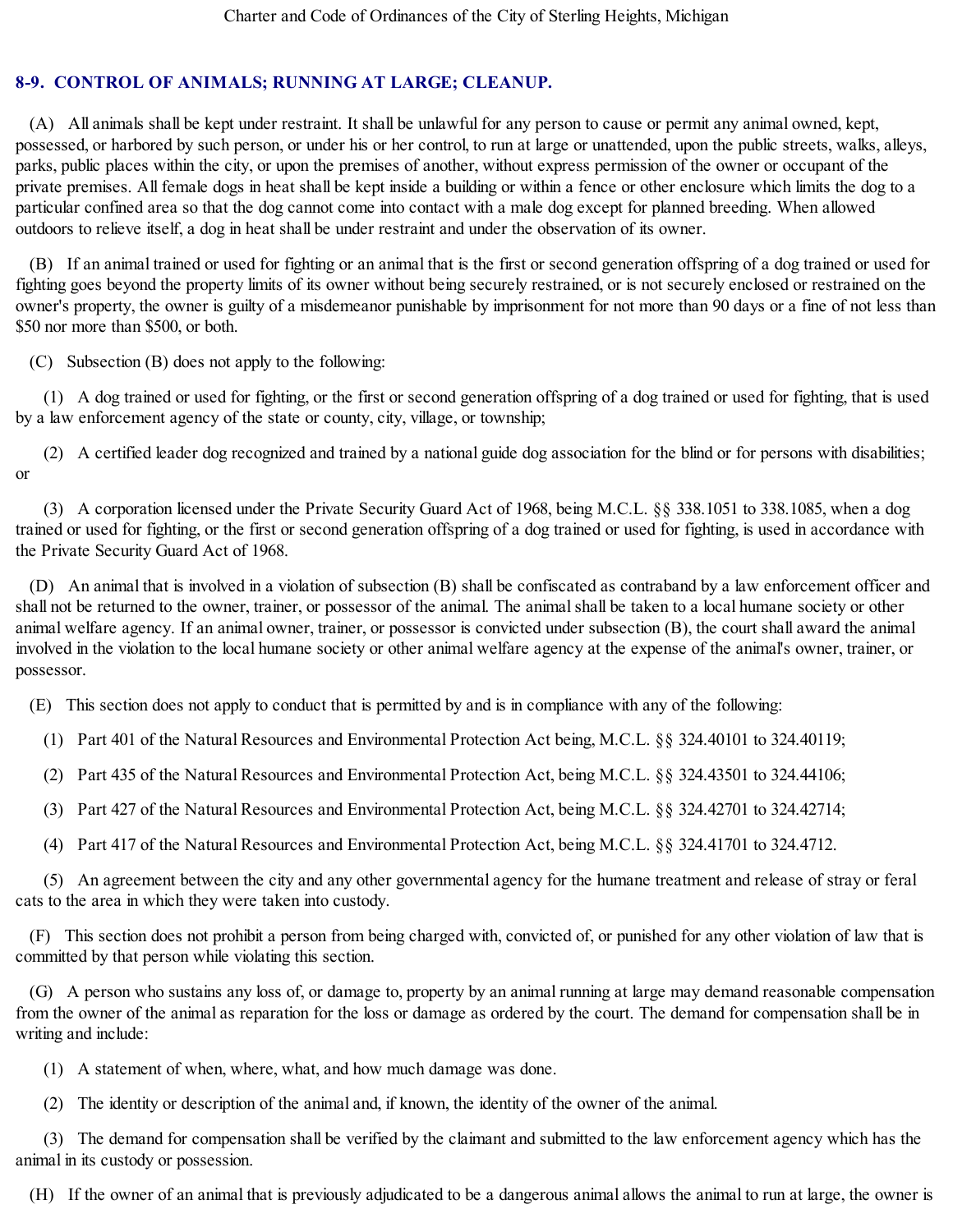guilty of a misdemeanor, punishable by imprisonment for not more than 90 days, a fine of not less than \$250 nor more than \$500, or community service work for not less than 240 hours, or any combination of these penalties. The court may order a person convicted under this subsection to pay the costs of the prosecution.

(I) Any person who owns, keeps, possesses, or harbors an animalshall be responsible to ensure that the animal does not defecate on property other than that person's property, or, if the animal does so, to promptly clean up any fecal matter deposited by the animal.

(J) Animals found trespassing on school grounds, whether under restraint or otherwise, shall constitute a nuisance per se, punishable as provided in this chapter.

(K) This section may be construed to permit the use of technological restraints, which include, but are not limited to, invisible fences which emit signals or sounds to discourage an animal from exiting the property; provided, that such technological restraints must be properly installed, set up, operational, and advertised by signage as required by this chapter, and provided the technological restraint keeps the restrained animals at least three feet away from any public ways or property lines. The permission granted by this section to utilize technological restraints for a particular animal shall be automatically revoked upon a second violation by that animal of the restraint requirements of this chapter. In no event shall the use of technological restraints immunize an owner from the criminal and civil responsibilities set forth in this chapter for failure to keep an animal under restraint.

(1978 Code, §§ 6-4, 6-24; Ord. No. 215-A, §§ 1, 2, 12-19-89; Ord. No. 368, § 1, 3-18-03; Ord. No. 447, § 1, 6-21-16) Penalty, see § 1-9

## *Statutory reference:*

*Animals running at large, see M.C.L. §§ 433,12, 433.13 Animals used for baiting or fighting, see M.C.L. § 750.49 Dangerous animals, see M.C.L. §§ 287.322, 287.323*

## **8-10. IMPOUNDMENT.**

(A) A police or animal control officer may seize and take into custody or possession any animal running at large in violation of this chapter, or any animal which is suspected of having rabies or which has bitten a human or harmed another domesticated animal. A person may seize and take into custody or possession any animal found running at large or trespassing upon the premises owned or occupied by that person. A person who takes an animal into custody or possession pursuant to this section, or who has been bitten by an animal, or who owns an animal and knows that a person has been bitten by the animal, shall immediately notify the Police Department or other law enforcement agency. The Police Department or law enforcement agency shall promptly take custody or possession of the animal.

(B) If the Police Department takes custody or possession of an animal under this section, and if the owner of the animal is known, the Police Department shall return the animal to its owner, unless the owner refuses to make reparation as provided in § 8-9(G). If the owner is not known, the Police Department shall turn the animal over to the county for disposition as appropriate.

(C) The owner of an animal in the custody or possession of the Police Department pursuant to this chapter, at any time prior to the sale or other disposition thereof, may claim and be entitled to the possession of the animal. Upon payment of reasonable compensation to the entity or agency in possession of the animal for care and keeping of the animal, upon satisfactory proof of ownership of the animal, and upon making reparation as provided in  $\S$  8-9(G), the animal shall be returned to its owner.

(D) In addition to, or in lieu of impounding an animal found at large, a police or animal control officer or any person appointed by the Council for that purpose may issue to the known owner of such animal a notice of code violation. Such notice shall impose upon the owner a penalty in a dollar amount to be assessed as determined by resolution of City Council, which may, at the discretion of the animal owner, be paid within 72 hours in full satisfaction of the assessed penalty.

(E) If such penalty is not paid within the time period prescribed, a criminal warrant shall be initiated before a magistrate; and upon conviction of a violation of this article, the owner shall be punished as provided in  $\S$  1-9.

(F) The owner of any animal impounded under the provisions of this chapter shall be liable to the city for the expense of impoundment. Failure to make payment in full to the City Treasurer within ten days of receipt of an invoice shall constitute a civil infraction. The city may commence a civil action against a person who is liable for the payment of impoundment expenses to recover the expenses, statutory interest, court costs, and reasonable attorney fees, where the person has failed to make payment in full within ten days of receipt of an invoice from the City Treasurer.